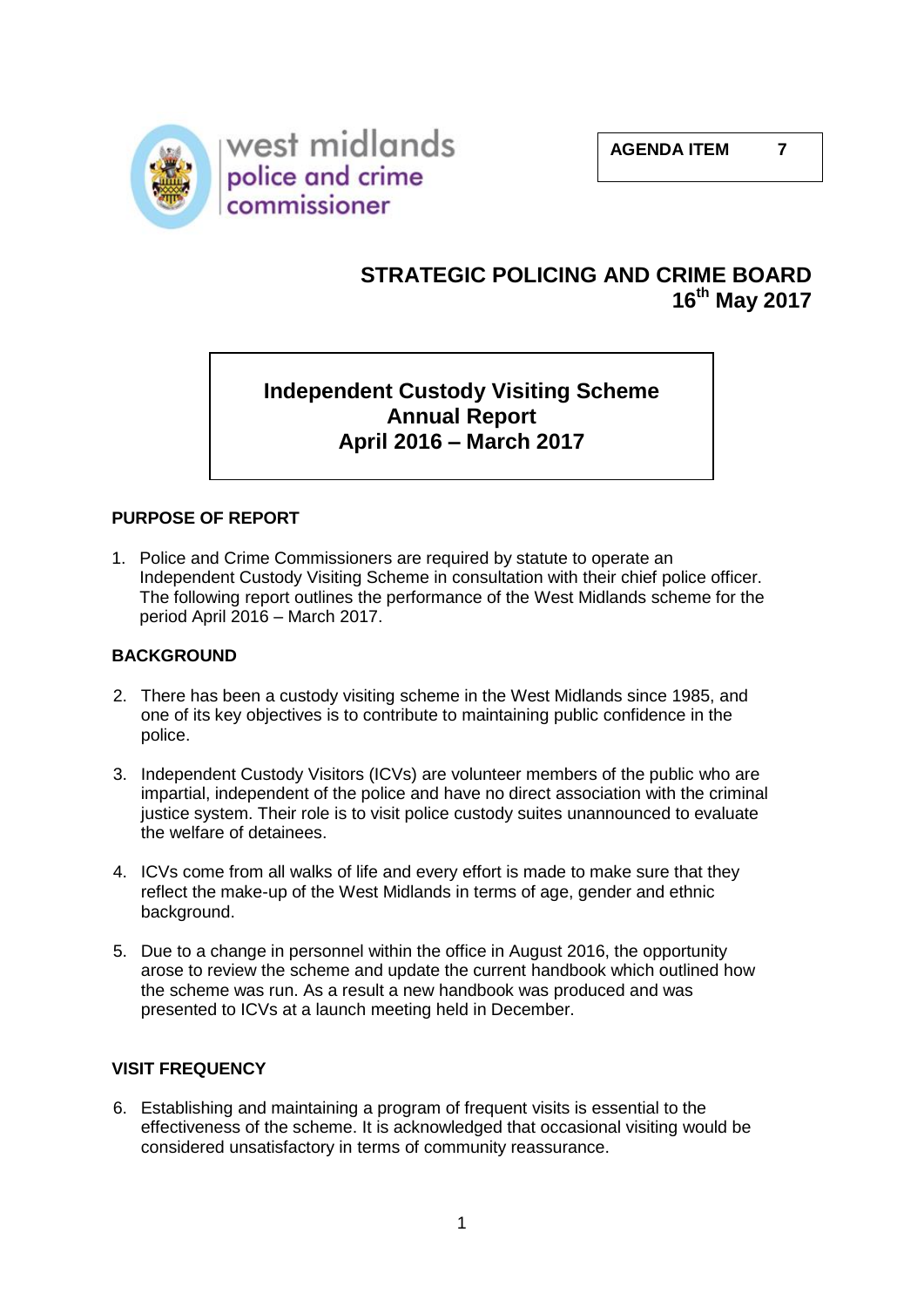- 7. Each ICV panel operates a rota, which provides an opportunity for a pair of visitors to conduct an unannounced visit every five or six weeks. However, this can vary depending on ICVs' holidays, work commitments or health reasons. The current recommended target is that each designated custody site receives one visit per week unless it is a "super block", in which case, it is expected to receive two visits due to the size of the site and number of cells. A visit to a super block suite would consist of two pairs of ICVs who would divide the sixty cell facility between them to carry out their visits.
- 8. Performance of the scheme for April 2016 March 2017 is detailed below.

| <b>Custody Site visited</b> | Expected         | Number of       |
|-----------------------------|------------------|-----------------|
|                             | target of visits | visits achieved |
|                             |                  |                 |
| Wolverhampton               | 52               | 40              |
| Coventry                    | 52               | 53              |
| <b>Birmingham South</b>     | 52               | 54              |
| (Bournville)                |                  |                 |
| Solihull                    | 52               | 53              |
| Perry Barr                  | 92               | 71              |
| Oldbury                     | 104              | 65              |
| <b>Total</b>                | 404              | 336             |

#### **April 2016 – March 2017**

- 9. In the 12 months from April 2016 March 2017, 83% of the target of visits were achieved. The difference between visits achieved compared with the expected target figure can be explained and understood by a number of mitigating factors. When the new super blocks, Oldbury and Perry Barr, became operational, there had been no panel co-ordinators in place to help oversee and support the substantial size of new panels, each consisting of thirty five to forty ICVs. In addition, there were also a number of ICVs who naturally left the scheme due to work or personal circumstances. This created a gap in visits which was not always possible to cover at short notice.
- 10. The Wolverhampton panel have struggled to meet their target of visits due to the absence of a panel co-ordinator and ICVs not engaging fully in the scheme all of the time i.e. unavailable to carry out visit or not contactable. It is intended that recruitment later on in the year will help address this issue.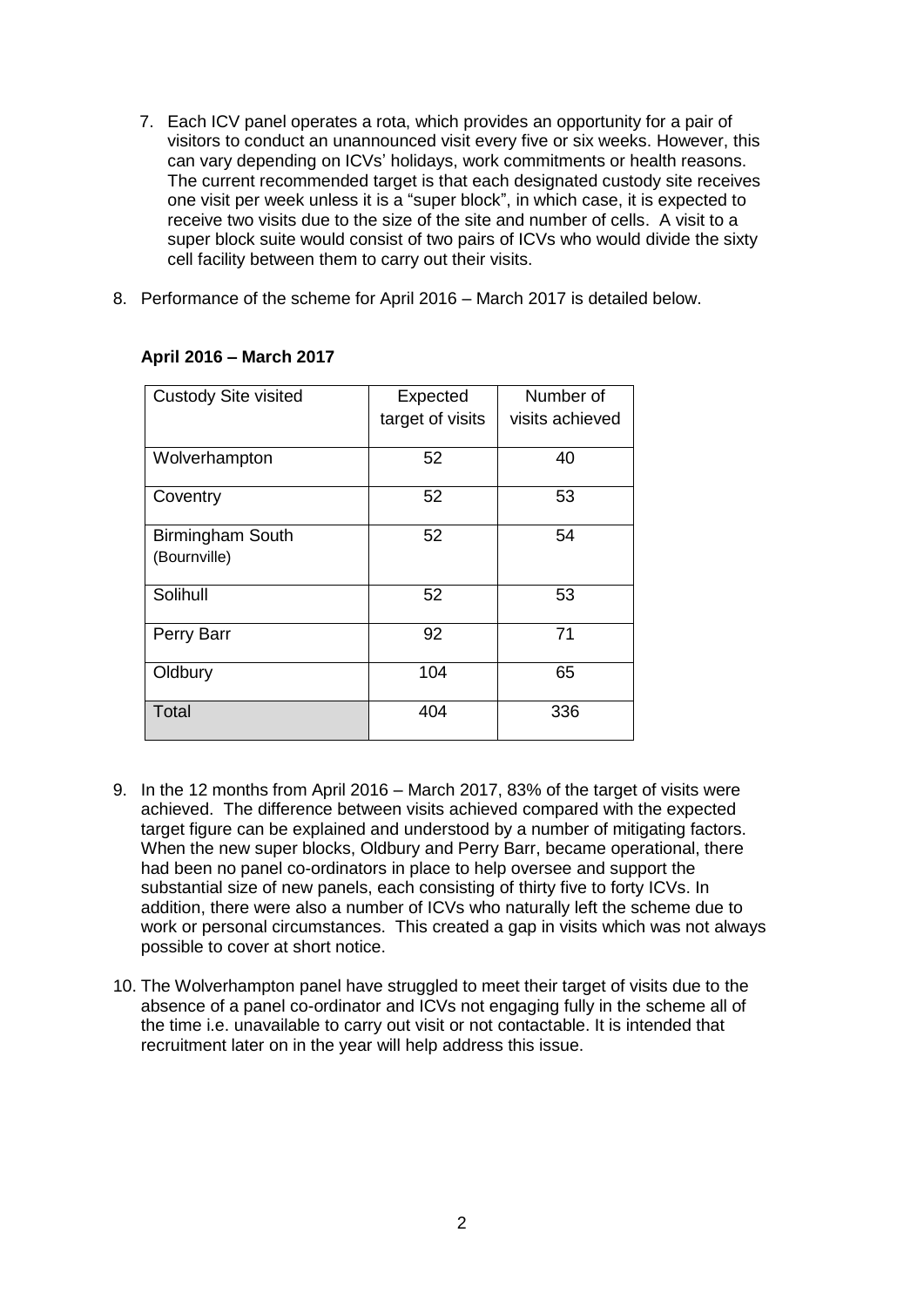11. A high percentage of ICVs are in full time employment which has an impact on the time that they can conduct visits. This is highlighted in the table below which shows that more than 42% of visits are conducted during the evenings between 6pm and 9pm. However, ICVs are regularly encouraged to vary their visit times and this is reflected in the spread of their visits. PACE allows for an eight hour uninterrupted rest period for persons in custody, and custody staff are therefore unlikely to wake a detainee to ask whether they wish to be seen by ICVs between midnight and 8am.



12. Once ICVs have presented themselves to front office staff they should be allowed access to the custody suite as soon as practicable. Delays in access may occur, for example due to a violent detainee in the process of being booked in or waiting for a staff member to escort them to the custody suite. ICVs encountered a small number of instances of delay in gaining access. This was brought to the attention of the relevant custody Inspector. The length of time taken to access the custody suite from arrival at the front office is highlighted by the following table.

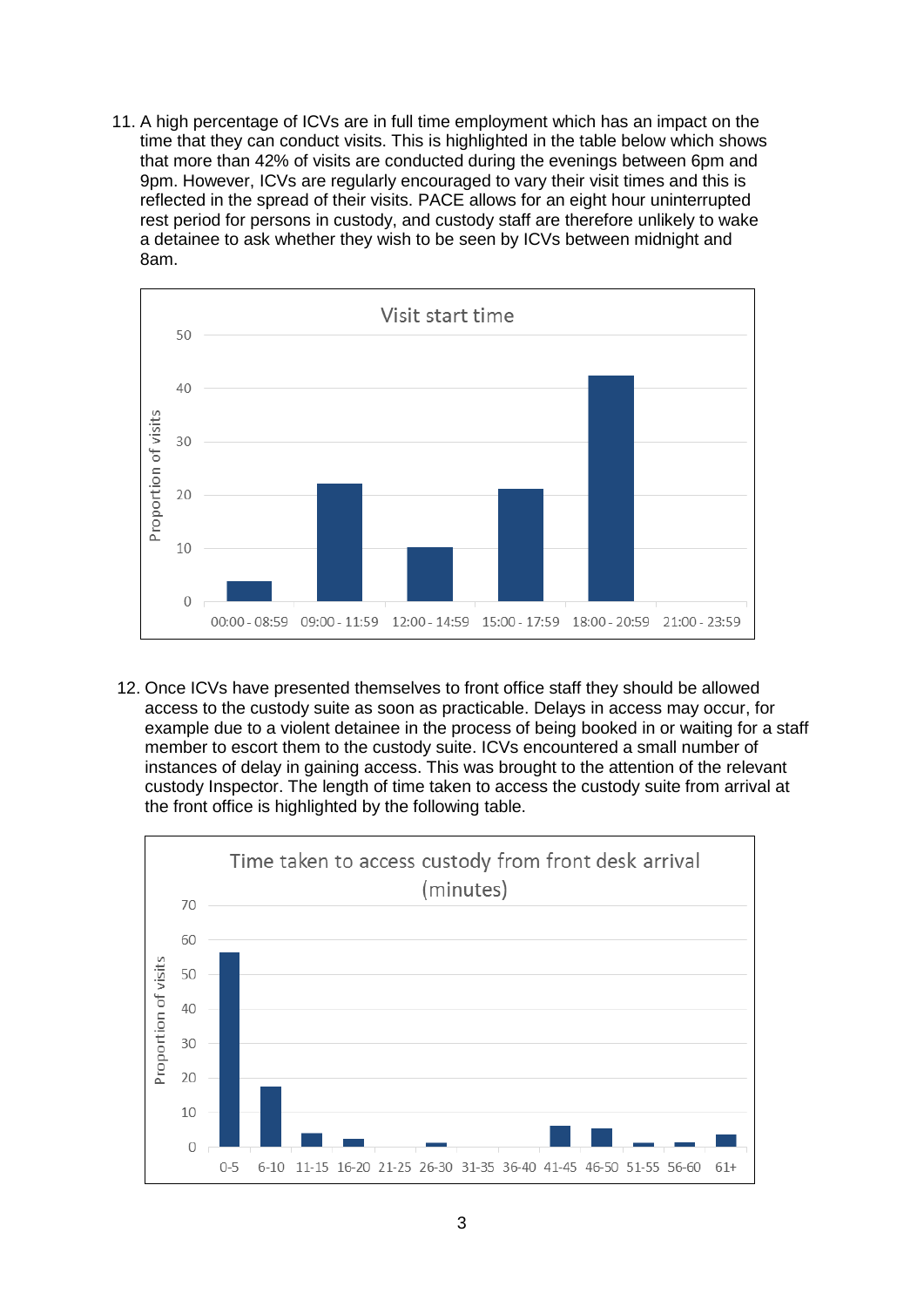13. The length of time ICVs spend on police premises is dependent on a number of factors including the length of time spent with a detainee, waiting for a staff member to become available to facilitate the visit or the size of the custody suite i.e. super block. This is highlighted by the below table.



### **FINDINGS**

- 14. The majority of matters raised by ICVs were in relation to maintenance issues particularly within the newly built super blocks at Oldbury and Perry Barr i.e. showers leaking. It is understood that the period of warranty with the building contractor for the two sites has expired and that the Force now have in place their own contractor who will be able to address the continuing maintenance issues.
- 15. The only other site that had any concerns of note was Birmingham South (Bournville Police Station) which was inadequately stocked with suicide blankets (blankets had become worn and damaged). Custody staff and ICVs had raised concerns which were brought to the Force's attention. In response, the Force confirmed an order for new stock had already being placed and were awaiting delivery. It is understood that at the time of writing this report, that Bournville has now taken possession of the new order.
- 16. An overarching concern which was raised by ICVs on a number of occasions was in relation to the healthcare provisions in place. ICVs noted the length of time it took for a nurse to see detainees in custody. It is understood that the contract for healthcare provision is to be reviewed and that these concerns have been noted by the Force.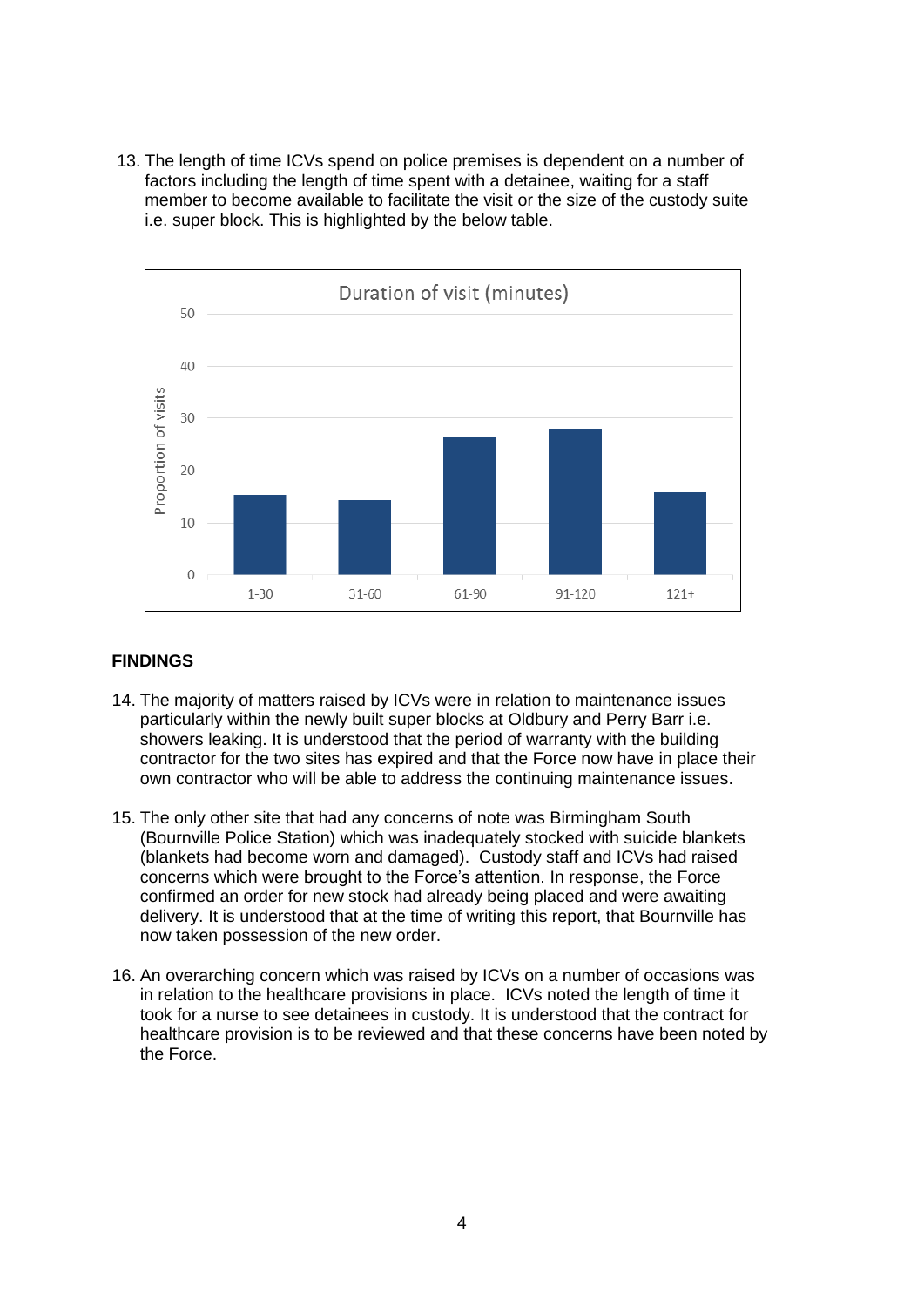17. As can be seen by the table below, custody visitors were able to speak to 2535 detainees who were in custody at the time of arrival and who agreed to be seen. It is important to note that not all detainees are offered visits (for example those in interview, in consultation with their solicitor, were asleep or for health and safety reasons), in addition, not all detainees agree to a visit. The number of detainees seen cannot be used as an indicator of performance due to custody visitors having no influence over whether or not the detainee agrees to be seen. However, where possible ICVs have used "the self-introduction" approach rather than allowing the escorting officer to introduce them. This approach has been noted by ICVs as producing better acceptance results and is something that the scheme will continue to encourage.

| <b>Detainees visited</b> | <b>Detainees</b><br>present | <b>Visits</b><br>offered | <b>Visits</b><br>accepted | % of detainees<br>present who<br>accepted visits |
|--------------------------|-----------------------------|--------------------------|---------------------------|--------------------------------------------------|
| <b>PACE Adult</b>        | 3,393                       | 2,657                    | 2,286                     | 67                                               |
| <b>PACE Juvenile</b>     | 257                         | 173                      | 151                       | 59                                               |
| Home Office              | 68                          | 54                       | 48                        | 71                                               |
| Other                    | 99                          | 71                       | 50                        | 51                                               |
|                          |                             |                          |                           |                                                  |
| Total                    | 3,817                       | 2,955                    | 2,535                     | 66                                               |

#### **TEAMS**

18. Since the introduction of the new super blocks at Oldbury and Perry Barr, former teams/panels Sandwell, Birmingham West & Central, Walsall, Dudley, Birmingham East and Birmingham North were dispersed and subsequently reformed as new panels for Oldbury and Perry Barr. There are now six panels assigned to custody sites across the West Midlands. Currently, the scheme has about 93 ICVs who cover the West Midlands region.

#### **RECRUITMENT AND TRAINING**

19. In light of the new custody blocks becoming operational, a recruitment exercise was undertaken and a substantial number of ICVs were recruited in order to be able to conduct visits at the new 60 cell super blocks.

#### **REGIONAL AND NATIONAL CONFERENCES**

20. Warwickshire hosted a regional conference in September 2016 with a number of ICVs from across the regional schemes – West Midlands, Staffordshire, West Mercia and Warwickshire in attendance. Presentations included Integrated Offender Management, New Super Detention Blocks (including their management), the lead up to charging procedures in custody, ASIST Independent Mental Health Advocacy and communication and electronic recording update on systems.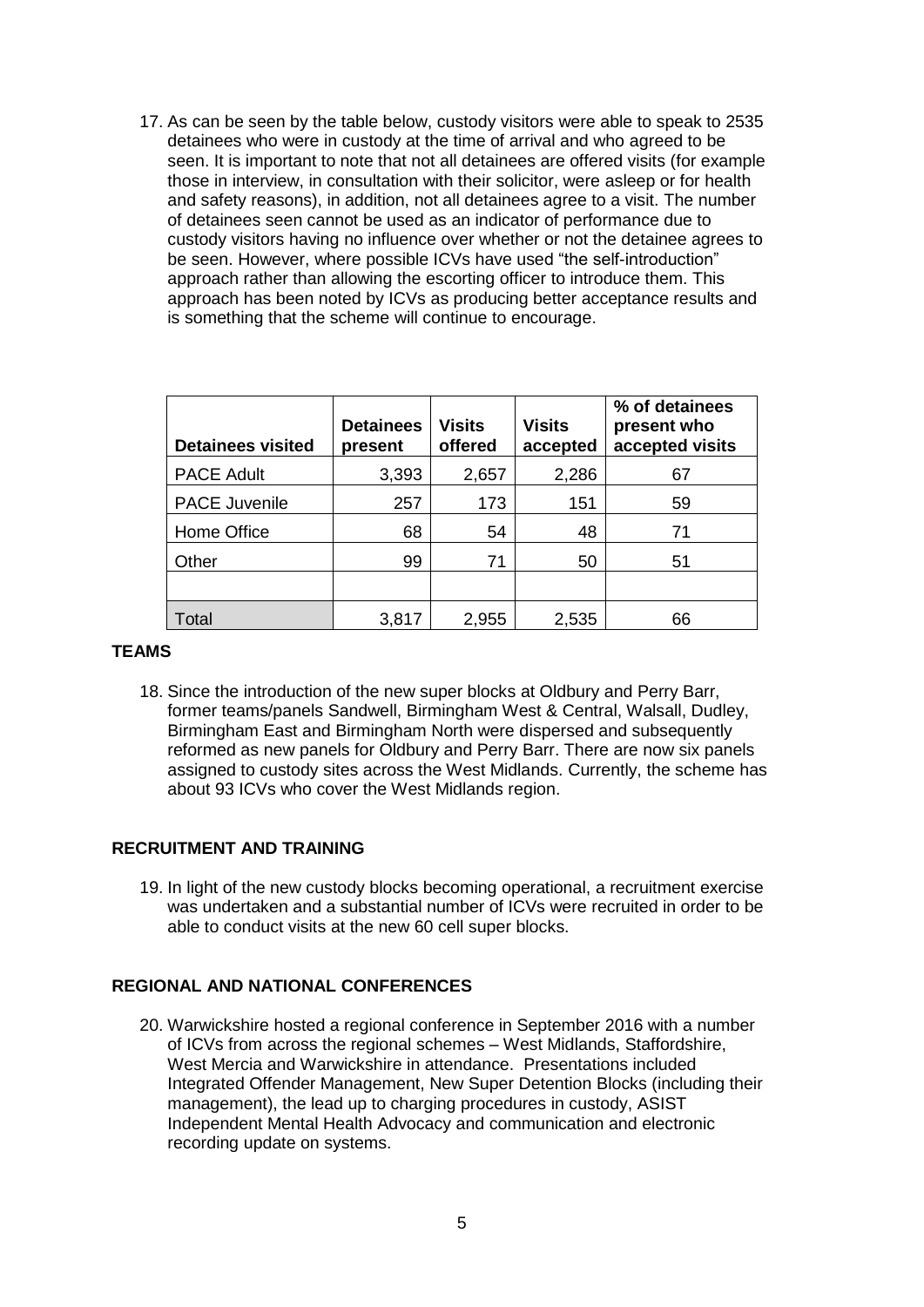21. The Independent Custody Visitors Association held their National Conference in Birmingham in March 2017. The conference included a presentation about Vulnerable Adults and Appropriate Adults with the afternoon focusing on talks from the St Giles Trust and "Dr Em" who provided moving and emotional stories of personal experiences of police custody. A talk about the Liaison and Diversion in the West Midlands concluded the conference.

#### **RECOGNITION OF CUSTODY VISITORS**

22. Custody visitors give up their time and dedicate a number of hours in supporting the scheme. In July 2016 it was decided that custody visitors would receive a service award at the Police and Crime Commissioner's annual Outstanding Citizens Awards event. Custody visitors who reached certain mile stones in terms of years' service i.e. five, ten and fifteen years would receive a gift. The awards ceremony itself would be a thank you and recognition event for their work and commitment.

#### **TERRORISM ACT DETENTION VISITS**

- 23. A team of 11 ICVs including a co-ordinator are in place to undertake visits for detainees arrested under the Terrorist Act if and when requested.
- 24. During the year there were at least 70 TACT visits undertaken. Once a request from CTU had been received by the PCC's office, the TACT co-ordinator was informed and would arrange for visits to be conducted within the first 24 hours of detention to comply with statutory requirements. After that, a visit would be conducted every day until the detainee was either charged or released. Copies of the completed report forms were submitted to the Independent Reviewer of Terrorism Legislation.

#### **UNITED KINGDOM BORDER AGENCY CUSTODY VISITS**

25. Visits continue to be carried out for Border Force on a monthly basis by a team of ICVs at the Border Force's custody site within Birmingham airport. In addition, some visits had been undertaken following dynamic arrests when persons were detained at the site.

#### **APPROPRIATE ADULTS FOR VULNERABLE ADULTS**

26. Vulnerable people in police custody should be accompanied by an appropriate adult. If a family member or friend is not available to undertake this role, the local authority has a statutory responsibility to supply an appropriate adult in the case of young people, but there is no statutory responsibility in the case of vulnerable adults. Police forces across the country have found it very difficult to secure appropriate adults for vulnerable adults. In response, West Midlands Police has resorted to using custody visitors to act as appropriate adults. There is concern that this has not given a sufficient degree of independence, and there have also been problems finding custody visitors available at short notice.

The Commissioner has agreed to take over the management of the Appropriate Adult Scheme, and new arrangements are now in place to train and use custody visitors to perform this important role. The new arrangements are still bedding in, and further information on the performance of the new scheme should be available in the coming months.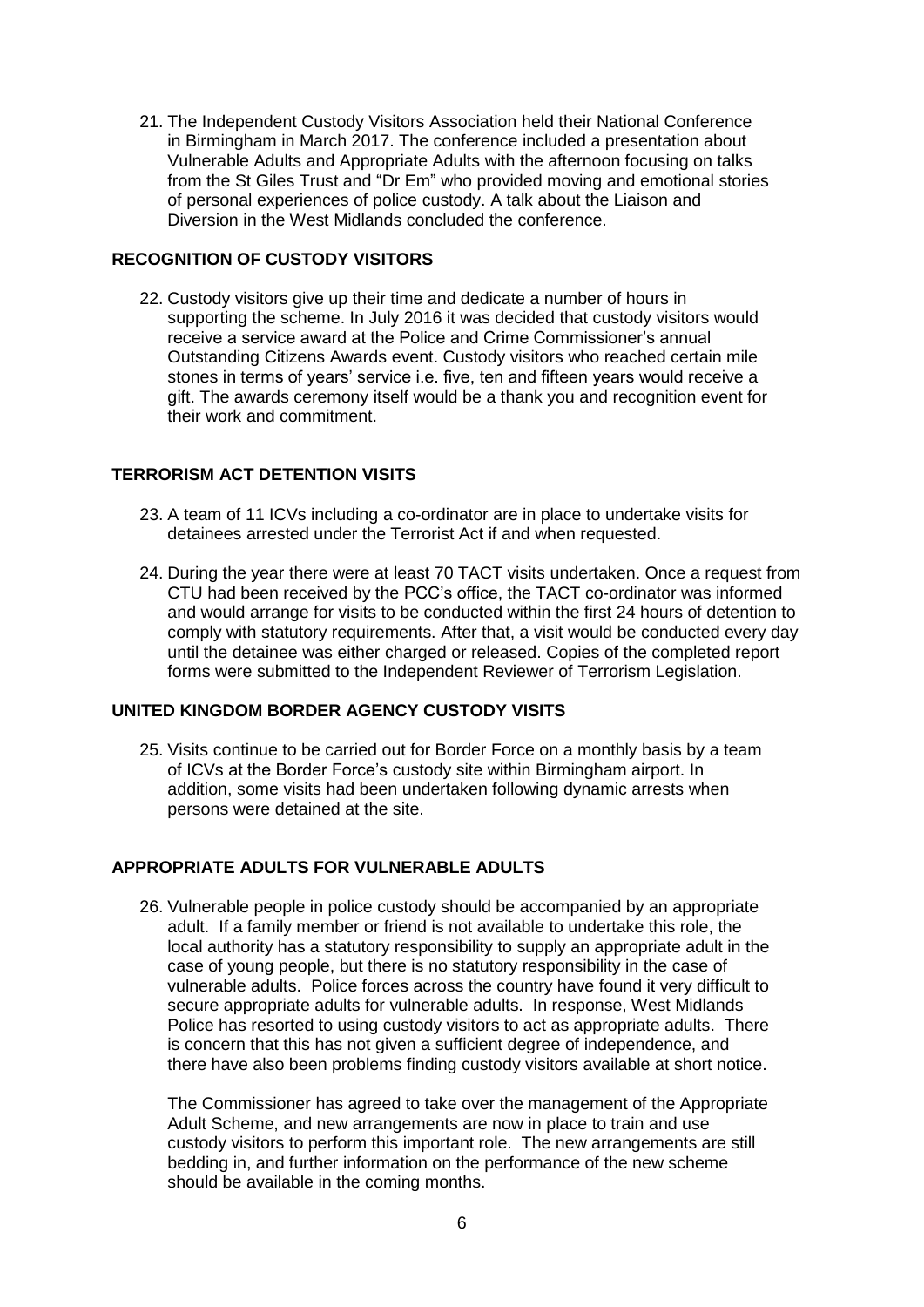#### **EQUALITIES IMPLICATIONS**

27. There are no equality implications arising from the recommendation in this report though it should be noted that efforts are made to ensure that visitors are representative of the local community and provide a suitable balance in terms of their age, gender and ethnicity. A summary of the scheme members is detailed below.



#### **Gender demographic of ICVs**

## **Age demographic of ICVs**